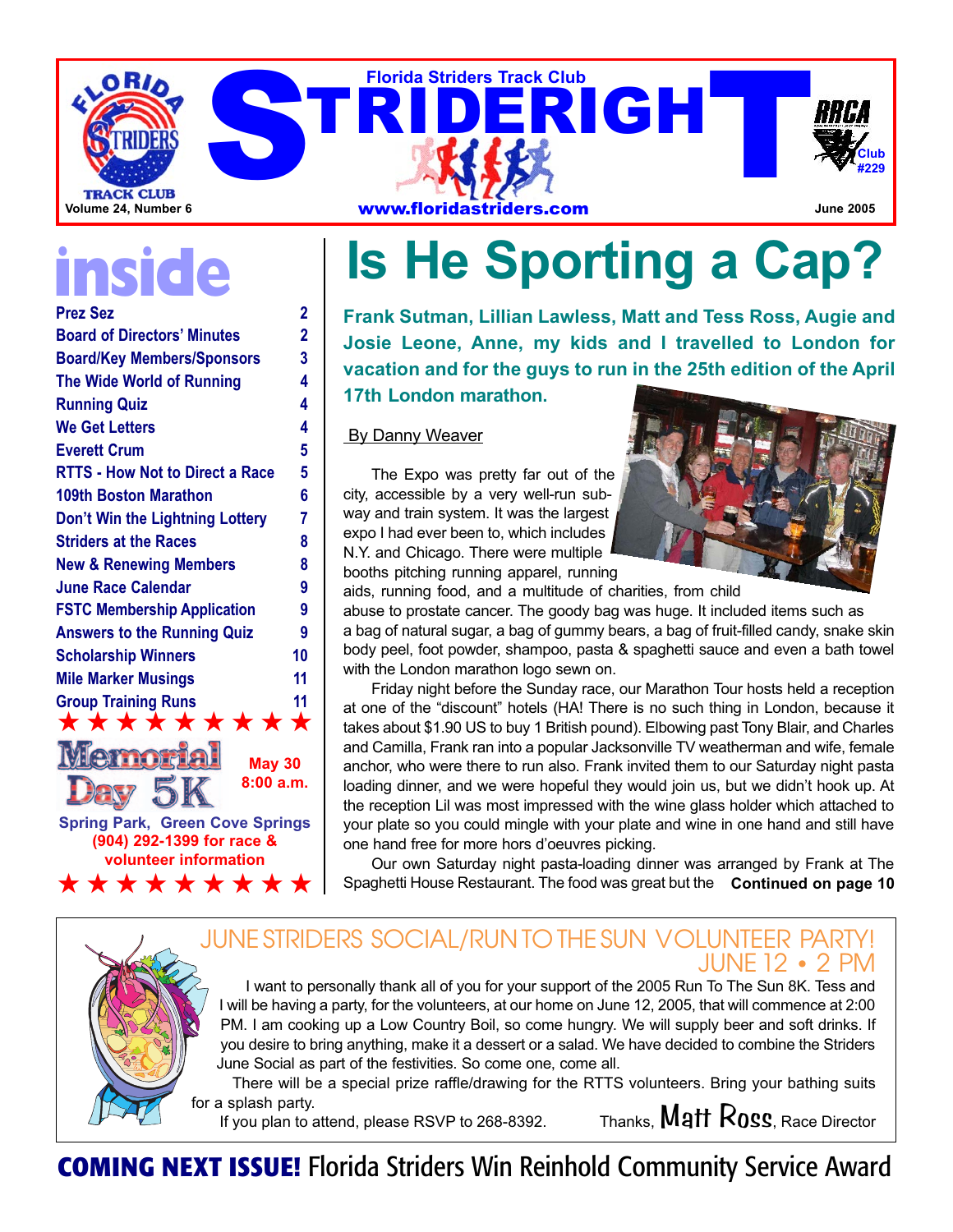## Prez Sez



C ongratulations Florida Striders on earning a second **Reinhold Community Service**

**Award** in a row! \$500 was presented for our club's work in 2004 promoting children's run/walk programs, college scholarships, and improving the health of our community. Look for the details in the July issue! Each of you make a real difference and it shows – good job Florida Striders!

Depending upon when this excellent newsletter (thank you Trish Kabus) lands in front of your peepers, you are either about to enjoy another great **Memorial Day 5K and One Mile Fun Run** - or just did. In their fifth year now, **Lillian Lawless** and **Frank Sutman**, leading a fine caste of volunteers, have brought us to the point where you just know it will be an excellent event and a good time. The post-race social and volunteer appreciation social at their home has been a great time as well – thank you Frank and Lil!

A great perk of being President is getting to represent our Club at events. Let me try and give you a vicarious taste of a couple of these. 350 Paterson elementary children who make up their Run/Walk Club, many proud parents, and coaches gathered recently to recognize their club's achievements. 133 of these young athletes earned a marathon medal from the Striders for completing at least 26 miles during the year! They were also very appreciative of the financial support from the Striders through our Fun Runs, grants, and awards we provide. The next day we had a similar treat when we saw 60 plus members of the Wilkinson Elementary Track Club earn medals. I am highlighting two recent experiences but these events now go on at many elementary schools in our area. Warner Millson, our Children's Running Coordinator, Vanessa Boyd, our Club Photographer, and I got to bask in the enthusiasm and appreciation which all of you make possible with the generous contribution of your time, talent, and money. Together we really do make a difference. I am very proud to be part of such a fine group. Good job Florida Striders!

### **Board of Directors' Minutes, 05/11/05**

By Bob Boyd Bob Boyd called the meeting to order at 7:00 PM. Directors absent: D. Bokros, J. Powers, R. Sooey, W. Millson.

#### **Minutes/Action items**

Last month's minutes were approved with one correction - Warner was missed in the list of absentees.

#### **Treasurer's report**

Report filed as written. There was not much activity this month. 500 marathon medals were purchased and \$140 was paid to SJCDS for track lighting.

#### **Merchandise**

George is ordering another round of shirts. Merchandise will be displayed at the Memorial Day race.

#### **Race report**

**Memorial Day 5k –** Lil reported that 70 entries have been received to date and about 20 volunteers are still needed. A suggestion was made to check with local high schools for students seeking volunteer opportunities.

**Autumn Fitness –** Bob is getting the race coordinators together. **Hog Jog –** A map of the race course will be posted on the website this year.

#### **Socials**

Kent reported on the upcoming socials: **June –** Matt will have a volunteer party/social on the 12th (Kent will confirm the location with Matt), **July –** possibly the Crab Shack, **August –** Warner might host, and **September** will be a speaker. Any suggestions for a speaker or location for the September social please send to Kent.

#### **Membership update**

There are about 460 members to date. Dave and Tanys created a membership flier to be included in race packets and distributed elsewhere. Different colors can be sent to schools for tracking. The flier will also be available and can be filled in online as a PDF file.

#### **Open forum**

Vanessa displayed a t-shirt given to the Striders signed by students at Wilkinson Elementary. Various suggestions were made as to how to display items like this that are given to the club. Lil reported that the scholarship winners are Ryan Hallett and Molly Flynn. Bob reported that Regina Sooey has resigned from the board due to scheduling conflicts.

The meeting was adjourned at 7:35PM. Next month's meeting will be on Tuesday, June 14th at the Orange Park Cancer Center.

Respectfully submitted, Karin Glenn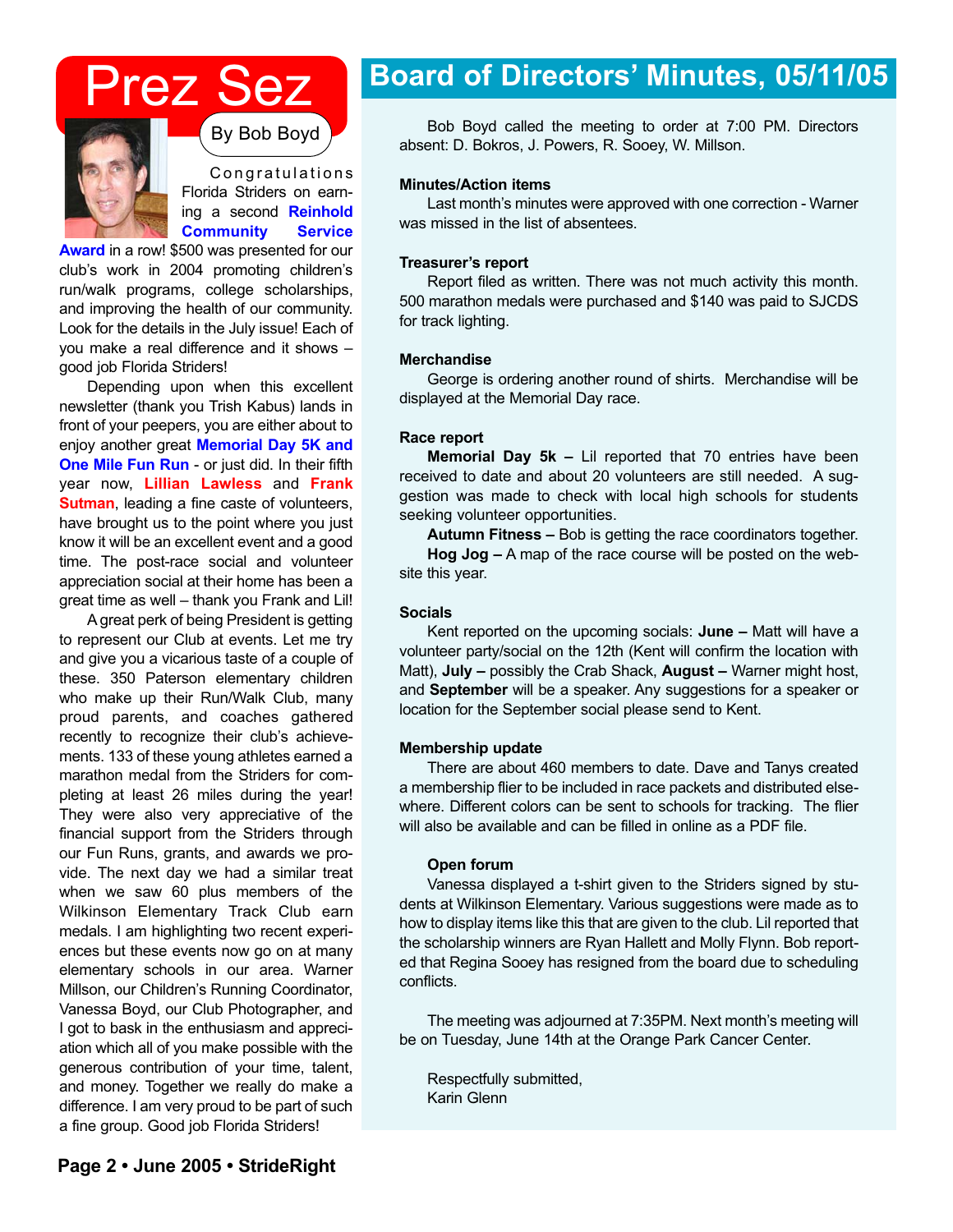| 2005-2006 Board of Directors<br>& Key Members                                                                                                                                                                                                                                                                                                                               | SUPPORT OUR SPONSORS THEY SUPPORT OUR SPORT                                                                                                                                                                                                                                         |                                                                                                                                              |                                      |                                                                                                                                                |                                                                                                                                                       |                                                                                                              |  |
|-----------------------------------------------------------------------------------------------------------------------------------------------------------------------------------------------------------------------------------------------------------------------------------------------------------------------------------------------------------------------------|-------------------------------------------------------------------------------------------------------------------------------------------------------------------------------------------------------------------------------------------------------------------------------------|----------------------------------------------------------------------------------------------------------------------------------------------|--------------------------------------|------------------------------------------------------------------------------------------------------------------------------------------------|-------------------------------------------------------------------------------------------------------------------------------------------------------|--------------------------------------------------------------------------------------------------------------|--|
| (Board Members marked with an *)<br>President/<br>Autumn Fitness 5K Director *Bob Boyd<br>(H) 272-1770  (W) 272-1770<br>email: BobBoydFL@comcast.net<br>Vice President: *John Powers<br>$(H)$ 264-8026  (W) 354-1221x111<br>email: john.powers@floridapowertrain.com<br>Secretary: *Karin Glenn                                                                             | Mike Shad <sup>N</sup> issan<br>269-9400<br>Run to the Sun                                                                                                                                                                                                                          |                                                                                                                                              | Orange<br>Park<br><b>Kennel Club</b> |                                                                                                                                                | <b>JACKSONVILLE</b><br>GREYHOUND<br><b>RACING</b><br><b>Jacksonville Kennel Club</b><br><b>Orange Park Kennel Club</b><br>The "Best Bet" at St. Johns |                                                                                                              |  |
| (H) 886-4095  (W) 399-5888x1418<br>email: tortille@aol.com<br>Treasurer/Memorial Day 5K Director:<br>*Frank Sutman (H) 292-1399<br>email: lawless@bellsouth.net<br><b>E-News Coordinator/</b><br><b>Memorial Day 5K Director:</b><br>*Lillian Lawless  (H) 292-1399<br>email: lawless@bellsouth.net<br><b>Membership Director:</b><br>*Tanys Carere  (H) 880-4414           | <b>Orange Park Medical Center</b>                                                                                                                                                                                                                                                   |                                                                                                                                              |                                      | Sun<br>TV I I I<br><b>Run to</b><br>the Sun                                                                                                    |                                                                                                                                                       | <b>CENTEX</b><br><b>HOMES</b><br>Run to the Sun 8K                                                           |  |
| email: tcarere@hotmail.com<br><b>Equipment Director &amp; Webmaster:</b><br>JD Smith (H) 264-1673<br>email: smithj53@bellsouth.net<br>Photographer:<br>*Vanessa Boyd (H) 272-1770<br>email: vanessaboydFL@comcast.net<br><b>Mile Marker Musings Columnist:</b><br>*Robert Glenn  (H) 886-4095<br>email: orrus@aol.com<br><b>Social &amp; Quarterly Meeting Coordinator:</b> | <b>FLORIDA POWERTRAIN</b><br>& HYDRAULICS, INC.<br>Run to the Sun 8K &<br><b>Autumn Fitness 5K</b>                                                                                                                                                                                  |                                                                                                                                              |                                      | citistreet<br>A State Street and Citigroup Company<br><b>Memorial Day 5K</b>                                                                   |                                                                                                                                                       | Run to the Sun                                                                                               |  |
| *Kent Smith (H) 284-6634<br>email: kent1273@comcast.net<br><b>Children's Run Coordinator:</b><br>*Warner Millson  (H) 264-4089<br>email: wmillson@comcast.net<br><b>Merchandise Coordinator:</b><br>*George Hoskins  (H) 264-4372<br>email: ghoskins@bellsouth.net<br><b>Directors at Large:</b><br>*Gary Hallett (H) 292-2793<br>email: ghall32447@aol.com                 | Garber Chevrolet<br>Green Cove Springs, Florida<br><b>Memorial Day 5K</b>                                                                                                                                                                                                           | <i>VAC-CON</i><br><b>Memorial Day 5K</b>                                                                                                     |                                      | <b>Prudential <i>L</i></b> Financial<br><b>IFS-A097803</b><br>Dennis M. Axman<br>CLU, ChFC, AEP, CFP<br>904-313-2195<br><b>Memorial Day 5K</b> |                                                                                                                                                       | <b>Smoak, Davis</b><br>& Nixon LLP<br>(904) 396-5831<br>Autumn Fitness 5K                                    |  |
| *Julie Runnfeldt  (H) 264-8649<br>email: jrunnfeldt@aol.com<br>*Patti Stewart-Garbrecht(H) 541-1303<br>email: epstewart2002@yahoo.com<br>*Dave Bokroas (H) 545-4538<br>email: DBokros@comcast.net<br>*John DeAntonis  (H) 264-3541<br>email: johnnydee1@comcast.net<br>*Steve Edgell (H) 284-2868<br>email: steve.edgell@floridapowertrain.com                              | orange park-<br>Power house<br>611 Blanding Blvd<br>1 Mile South of<br>Kingsley<br>272-2272<br>Memorial Day 5K                                                                                                                                                                      | FAGAN & BROUSSARD<br>John Fagan, P.A.<br>278-6000<br>Autumn Fitness 5K                                                                       |                                      | <b>Florida Heart</b><br><b>Center</b><br>We Care For<br>Your Heart<br>(904) 269-1664<br>Hassein Ramezani, MD                                   |                                                                                                                                                       | <b>Pediatric</b><br>Dentistry &<br><b>Orthodontics</b><br>Donnie A. Myers<br>Gary R. Myers<br>(904) 272-6606 |  |
| *Mike Ford  (H) 406-2989<br>email: forddog92@hotmail.com<br>*Terry Sikes  (H) 384-7194<br>email: terrysikes@aol.com<br><b>Newsletter Circulation Manager:</b><br>Jenny Allen (H) 269-1226<br>email: RichJenRun@comcast.net<br><b>Hog Jog Director</b><br>(H) 731-8205 (H) 731-8205<br>email: stevebruce@comcast.net<br><b>River Run Hospitality Tent Coordinator:</b>       | Outpost<br>1560-4 Business Ctr Dr<br>Fleming Island -<br>Orange Park<br>215-6885                                                                                                                                                                                                    | <b>BEACH R.A.T.</b><br><b>Beach Residents and</b><br>friends Against Trash<br><b>PLEASE HELP US</b><br><b>KEEP OUR BEACH</b><br><b>CLEAN</b> |                                      | <b>General</b><br><b>Truck</b><br><b>Equipment &amp;</b><br><b>Trailer Sales,</b><br>Inc.                                                      |                                                                                                                                                       | <b>Autumn Fitness 5K</b>                                                                                     |  |
| Stan Scarlett  (H) 994-2687<br>email: stanscarlett@msn.com<br><b>RRCA State Representative: Ken Bendy</b><br>(H) 278-2926 email: kbendy@aol.com<br>Run to the Sun Director:<br>(H) 268-8392 (H) 268-8392<br>email: HartRoss@bellsouth.net<br><b>Strider "Person" Coordinator for Races:</b><br>Al Saffer (H/W) 665-6996<br>email: saffat@jea.com                            | <b>Publix</b><br><b>Supermarket</b><br><b>Charities</b>                                                                                                                                                                                                                             | Wings & Oyster Bar<br>Green Cove Springs, Florida                                                                                            |                                      | <b>Village Bread</b><br>Market                                                                                                                 | <b>BLUE RIDGE</b><br>WATER COMPANY INC<br>5 MOUNTAIN SPRING WATER #                                                                                   | <b>PROMO</b><br><b>DEPOT</b><br>Robert<br>Shields, Sr.                                                       |  |
| <b>Scholarship Coordinator</b><br>Tom Sullivan (H) 882-1592<br>email: msull10166@cs.com<br>Newsletter Editor: Trish Kabus<br>(Cell) 343-5181 (H) 904-829-2110                                                                                                                                                                                                               | The Florida Striders Track Club is incorporated as a non-profit organization under the laws<br>of Florida and is granted federal tax exempt 501(c)3 status under the blanket exemption of<br>the RRCA ID#74-2194707. StrideRight is published monthly at P.O. Box 413, Orange Park, |                                                                                                                                              |                                      |                                                                                                                                                |                                                                                                                                                       |                                                                                                              |  |

FL. Non-profit Organization Bulk Rate postage is paid at Orange Park, FL.

email:StrideRightEdit@aol.com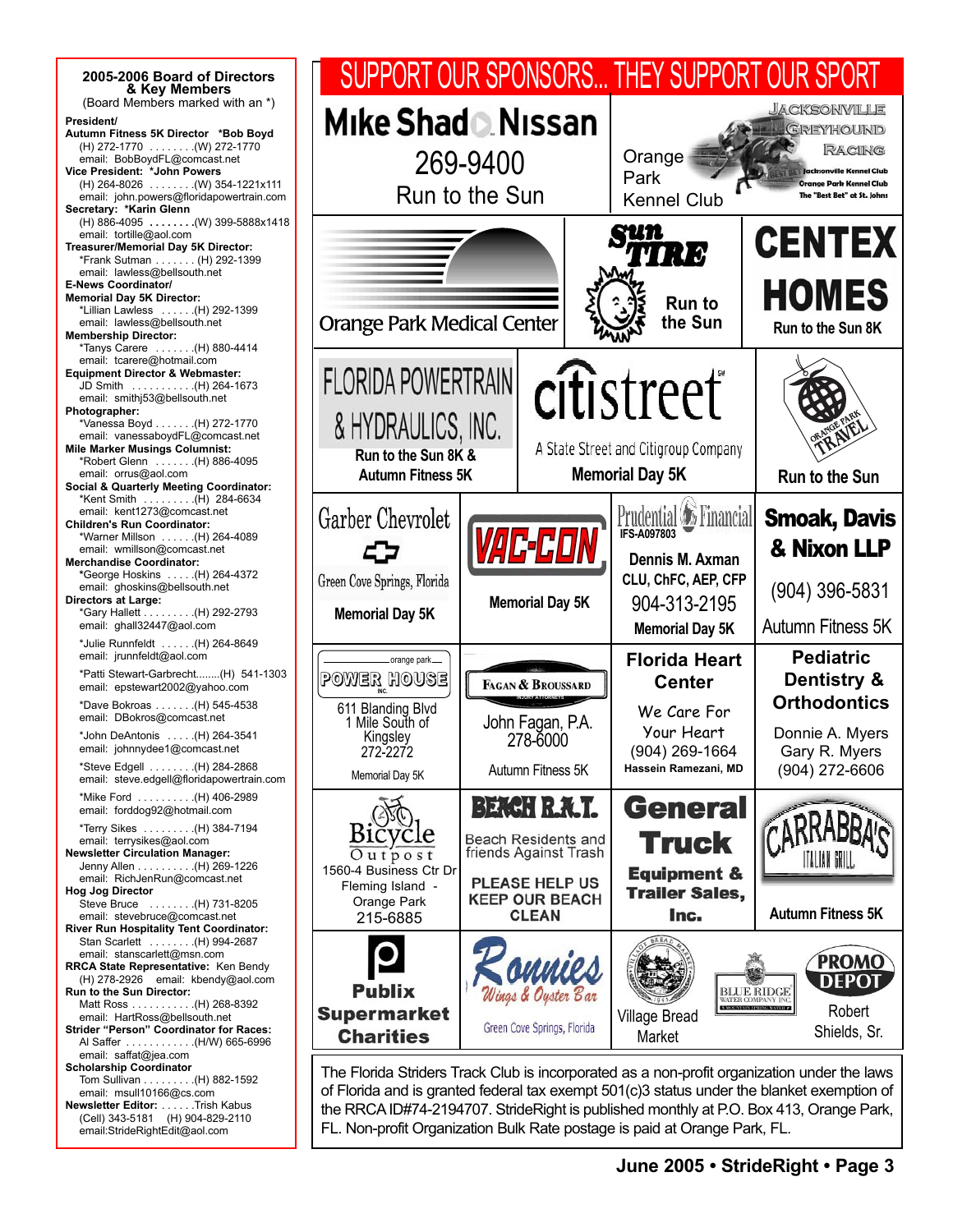# **Funny Word, Great Training**

Many of us remember the time we first heard the word – fartlek! This perfectly normal Swedish term was coined by Gosta Holmer in the late 1930s to describe a fundamental element of the training of world record setters Gunder Haegg and Arne Anderson during the World War II years.

Fartlek means "speed play". Holmer used another term, hardfart (hard speed), which fortunately hasn't become mainstream lexicon in American running. Lots of young runners can't handle the words. Lots of runners and coaches can't handle the concept.

Fartlek, as practiced by Holmer's athletes, was run on pine needle-strewn paths around Scandinavian lakes and evergreen forests. A 5,000 meter loop would include bursts up hills, fast striding downhill, shoe-sucking dashes across bogs, and plenty of easy running for recovery. Runners varied pace to match – or challenge – conditions. Two or three loops of 5 kilometers constituted a workout.

Please note that "play" is part of the term. That part is often lost when applied to training in the U.S.A. Many coaches direct their runners to perform "speed play", adding the caveat that surges be timed, recoveries limited, minimum pace enforced, and no smiling!

### **Runner's Quiz** *By Jay Birmingham*

1. What is the maiden name of Deena Kastor, 2004 Olympic bronze medalist in the marathon?

2. Lynn Jennings never won an Olympic gold medal but did win this world championship.

3. Who was the first Jacksonville area woman to race in the U.S. Olympic Trials marathon?

4. In 1988, three Jacksonville women competed in the marathon Olympic Trials in Pittsburgh. Name them.

5. Name the male runner who "crashed" the local All-Women's 5 Km race in the early 1980s.

**See page 9 for answers**

*Introducing* **The Wide World of Running By Jay Birmingham** *our new StrideRight monthly column!*

Percy Cerutty, the eccentric coach of Australian Olympians and record-setters, modified the fartlek idea. Cerutty's lads slogged through sand dunes, sprinted and jogged golf courses, and punctuated beach runs with dashes into knee-deep surf. "Energy ebbs and flows," Cerutty said. "Variations in pace condition the system to the demands of competition."

Many runners have only two types of training on the menu: Entrée One – Long and slow. Entrée Two – Short and fast. I've run for 47 and coached for 40 years. Classic fartlek training, I believe, is an important element of every success my runners have earned.

Fartlek is valuable as transitional training between an endurance phase and a speed development phase. Two weeks of runs where fartlek is alternated with steady-state running stimulates fast-twitch muscles, the lactate threshold enzyme system, and is simply a nice variation.

Another way to enjoy speed play is in a park, on a golf course, or along the beach. Try surging and easing up, constantly varying pace, effort and the distance of every segment. On a windy day, alternate sprints into the teeth of the wind with recovery jogs with it. (This is a great substitute for hills.)

For those stuck with sidewalks and streets, try this variation: On a medium-length run, turn down any side street and initiate a surge. Hammer to the next fireplug or cruise hard to the end of the block. When you'd rather be running slower, turn and jog back to your main route, resume normal training pace, and scan the horizon for another opportunity to surge. Workouts go by quickly when running fartlek.

Two common benefits accrue with this form of training. One, overall training pace improves. Within two weeks, most runners find their average tempo has increased and course PRs are being run. Two, race pace seems easier. Lactate tolerance is increased and breathing distress is a familiar partner.

To close, here is some more advice. Keep the spirit of play alive in your fartlek. And finally, a point of Swedish grammar, don't use an "S" on the end of the word. $\bullet$ 

#### April 13, 2005

Dear Bob,

I would like to thank you and the members of the Florida Striders Track Club for your hospitality to our club members before and after the Gate River Run Race in March. We all enjoyed getting to know some of your members and really appreciated using your tent and eating all of your delicious food and drink.

We would like to extend an invitation to your club members to come to our Peachtree City Classic 15K Race on October 15, 2005. We would love to have any of you run our race and enjoy our wonderful bike trails and city. Thanks again for everything.

Sincerely,

W

E $\mathbf G$ E  $\blacksquare$ L E T T E R S!

Cathy Olson, Secretary, Peachtree City Running Club

#### **Page 4 • June 2005 • StrideRight**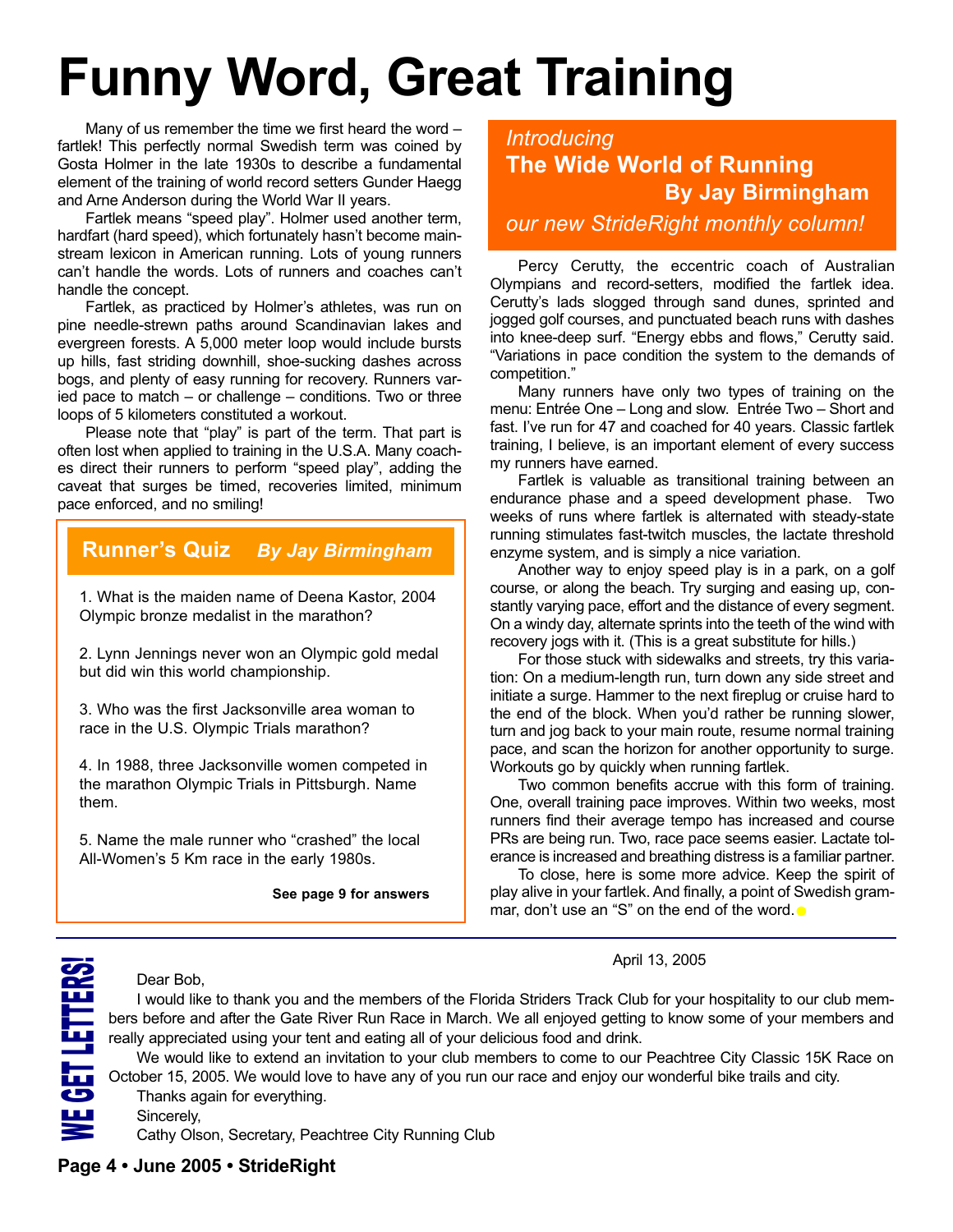### **EVERETT CRUM - 25 Years of Memorable Races and Wins 627 races/500 wins**

By Trish Kabus

**Everyone knows Everett Crum but do they actually know all his accomplisments. I would consider Everett a good friend, however, until I started gathering information to write this spotlight, I didn't know much about his 25 years of running. I have enjoyed reading all the stats he sent and looking at lots of photos! Wish I could publish them all! The most amazing thing to me is the detailed running logs and records he has kept!** •



**First Jacksonville area AG win was the Florida Striders first run. The Twilight Run** (now The Autumn Fitness).

**First Masters win was the 1982 Twilight run in Orange Park. This was also his first** sub 17 5k, and he beat Frank Reynolds (Dr Radical) for the RRCA State Championship.

**First OA win was at Folkston, GA where he ran a 4 mile race with a sub 22.** 

**H** His 86th race was the 86th Boston Marathon where he ran nearly the whole distance beside Lanier Drew.

**First sub 3 marathon was at Savannah, GA where he finished just behind Patt Sher. Marathon PR was at DC where he finished in the top 100 just ahead of Patt Sher.** 

**10k PR was on the old Gator Bowl loop course that crested the Matthew and the** Hart Bridges. It was the only time that he can recall where he beat Darien Andreu. **5k PR of 16:42 was the 1983 run in Orange Park where he won the Masters** 

finishing in a "tight" threesome with Dr Radical and Darien Andreu.

Over age 60 10k PR was a 37:22 at the 1995 Mandarin Run, where he barely beat Lee Yaracs (but he was only about age 10).

■ Over 60 5k PR is 17:25 at a race in South Carolina.

**H** His favorite race has always been the Summer Beaches Run. HIs 100th and 500th race was the Summer Beach Run His best time on the beach was 28:31 in 1982 when they set a record with over 2,700 entrants and he beat all of the women.

 $\blacksquare$  The first time he ran a sub-30 5 mile was at St. Augustine Beach in 1981. It was also the first time he beat Elfrieda Wyner, holder of five RR age records, he only held four.

## **Run To The Sun 8K – How Not To Direct a Race**

#### By Matt Ross

A race director's stress level increases proportionately the closer you get to the race. The closer to race day, the more phrenetic the days become. You question yourself as to whether you've covered all the tasks necessary to have a successful race. You know what happens on race day, the quirks, glitches, the registration problems, the weather, and the unforeseen disasters. You know that you will be one busy bugger on race morning. Then, at that moment, you realize that you will be an absentee race director. What?! How can one direct a race and not be there? Stress level quadruples!

The easy answer, of course, is not to be crazy enough do it. But, if you are that reckless, there is one necessary job you must accomplish. You must assemble an incredible cast of characters and volunteers who not only know what they are doing, but must know how to handle all those race day problems.

Marge Ruebush (Registration Maven), Gary Hallett (Volunteer Coordinator Maven) and Steve Edgell (Course Director Maven) basically carried the race on their backs. Marge handled the registration and shirt distribution, oversaw the port-a-let and the Blue Ridge Water deliveries and placements. Gary put together a knockout team of ROTC students to man water stops. He ensured there were volunteers at registration, start and finish lines and at the refreshments tables. Steve Edgell was the course director 'extraordinary'. I know he drove the course multiple times, checked the mile markers, and set out the race day signs, etc. In addition, he assured that the course was extremely well marked so the

runners would have no problems finding their way. He was also responsible for the lead police car not getting lost on the course. His attention to detail will make him an excellent Race Director when he's ready. David Kelley covered my favorite chore, going to the Farmers Market and purchasing the oranges and bananas. Bobby Greene got the bread and bagels from our sponsor, The Village Bread Market. Kathy Owens made sure the food was distributed to our entrants. Ken Bendy housed and distributed the awards that I usually keep in my garage until race day. My thanks to Paul Ruebush for putting up with Marge doing all those extra chores. Oh yes, I almost forgot, after Marge finished with race registration, she moved over and handled the Fun Run registration. I just don't pay her enough for the work she does. Among the unsung heroes is J.D. Smith. He rents the van, goes to the warehouse, loads the van, brings it to the Dog Track and unloads it. And then the lucky guy gets to do the same thing but in reverse. Thanks J.D.

There are just so many people who helped with the race that I haven't thanked. In order to rectify, that I will be having a party for the volunteers. I will be sending out invitations shortly, with an RSVP. I plan to do a Low Country Boil for the party and have a keg. This party will be in conjunction with the Strider June Social and will be held on Sunday June 12th at 2:00 PM. at my house. So volunteers, please attend. I plan to raffle off some nice prizes for you.

This RTTS 8K was the most successful of the three I have directed in terms of number of runners and finishers. Maybe I should vacation more often. •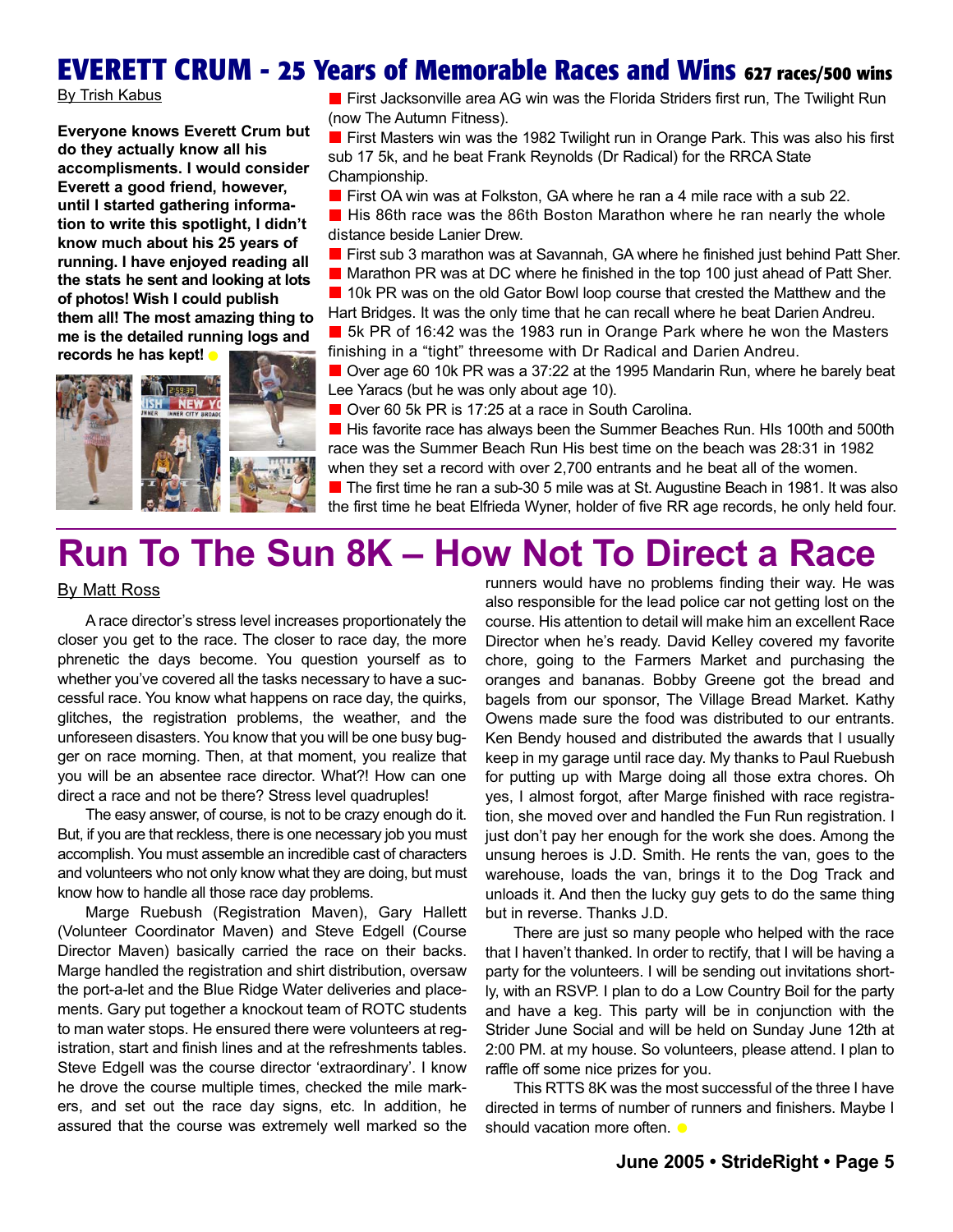# **109th Boston Marathon**

#### By Patti Stewart-Garbrecht

Well, I was finally here. I was in Boston, preparing to run my first ever Boston Marathon. It has been a lifelong goal to run Boston, but my busy schedule and its geographical distance had always been obstacles. The plan to run took life in a hotel room with my Marine Corps Marathon roommate and fellow Navy teammate, Sue Himes. We had decided that it would be FUN to run Boston as a Navy team. We had both been humbled by the warm temperatures in Washington DC that day and thought that Boston had to be better weather wise. We were well aware that the temperature in Boston last year was 80F and the year before that in the high 60's. We felt sure the odds were in our favor to get a nice cool, crisp, overcast day for the 109th Boston.

We recruited two other Navy women and a handful of Navy men and put our team together. Navy Sports arranged sponsorship for our team through Adidas and we were off to experience Boston.

We all arrived in Boston on the Friday before the Monday race. I would recommend that anyone traveling to Boston for the marathon do so early especially if you have never visited Boston and would like a chance to do some sightseeing. I took my daughter Kate with me for the trip and we did all of our sightseeing on Saturday saving Sunday for rest. We did a trolley tour of all the historical sights of Boston including the home of Paul Revere, Boston Common, and the Boston Harbor. Kate indulged herself with a Red Sox tee shirt and I bought the coveted "official" Boston Marathon wind breaker at the race Expo.

Everything about the race was well planned, organized and efficient. We visited the expo on Saturday. There was no wait to pick up my number or race packet. There were lots of booths with lots of "running stuff". Being the avid shopper that I am, I took advantage of the opportunity to spend money. I bought "official" Boston Marathon souvenirs for myself and my family. Now the excitement was really mounting as I wore my Boston jacket. I kept telling myself that I needed to have a good race or I wouldn't ever want to see (let alone wear) that rather expensive jacket ever again. It crossed my mind that I shouldn't have bought it until after the race.

Race morning finally arrived! Even though the race doesn't start until noon, you have to be at the bus pick-up area by 8am or earlier. Kate and I were staying in Cambridge, so we had to take the bus to catch the "T", then take the "T" to Boston Common. We met my teammate Sue and that's when I said "goodbye" to Kate. She stayed with Sue's husband to help out with her kids. They were going to see us at mile 17 and again at the finish.

Sue and I arrived in Hopkinton where the race starts, at about 9am. We had three full hours to amuse ourselves while waiting to start the race. During that time we ate, drank, rested and discussed how it seemed to be getting really warm! I was

also lucky enough during the wait to get an autograph from Uta Pippig. She was there as a celebrity guest. For those of you who don't recognize the name, Uta was the 1996 winner of the Boston marathon despite some huge distractions. Once I had her autograph on my race bib, I felt like I had been blessed by the one of the bravest people I can think of. It was a constant reminder that no matter how bad I felt at Boston, nothing could be worse that getting a visit from granny during the race.

Standing in the corral I was so excited to be in Boston. I had never experienced such enthusiasm at a marathon. Everyone including the volunteers was happy to be there. I knew it was going to be tough, hilly and it was a warm day. But I was still as excited as ever.

The early miles seemed to float by effortlessly. The first half of the course is mostly downhill, but it is definitely rolling, not straight down. There was a bit of a headwind, but it was had a cooling effect and I was pleased to have a breeze. At mile 17 we hit the first uphill that really takes the wind out of you. Hey, no problem, just another downhill on the other side. Then much too soon there was another uphill, and another…. Finally, I had hit the infamous Heartbreak Hill. Now I was telling myself that I simply had not done enough hill training. But I kept reminding myself that this was it, if I could just get to the top IT WAS ALL DOWNHILL FROM HERE. Well, that sounds really nice in theory. But what do you do when your quads are so beat up that you can barely crawl down the hill? This is where the race got really tough for me. Thank goodness for the awesome Boston spectators who literally line the entire race course. I kept thinking about quitting. Can you believe it? I am at 22 miles thinking about quitting! At that point I kept thinking about how much I had trained for this and how I just wanted it to be a fun experience. I thought about the expensive jacket I had purchased and how I would never want to wear it again if I didn't finish. I thought about my Navy team and how poorly quitting would reflect on the team and on me as a Naval Officer. Then I thought about the finisher's medal that I wouldn't get if I didn't cross the finish line. Now, I have to admit that I have never been motivated by a finisher's medal. But I thought about all of my fellow runners who aspire to just qualify for Boston. And how important just getting the finisher's medal would be to most people. I had stop feeling sorry for myself. I was going to finish even if I had to crawl. Well, I didn't have to crawl. I crossed the line running in a respectable chip time of 3:06:26.

Once I got to the family waiting area my daughter Kate was waiting for me. She threw her arms around me and told me how proud she was of me and how well I ran considering how warm it was. Then she said "Mom, I want run a marathon with you someday". Well I have to say that no matter how painful running Boston was, it was all worth it after hearing her say that. All in all, the Boston Marathon was one of the best experiences of my life. •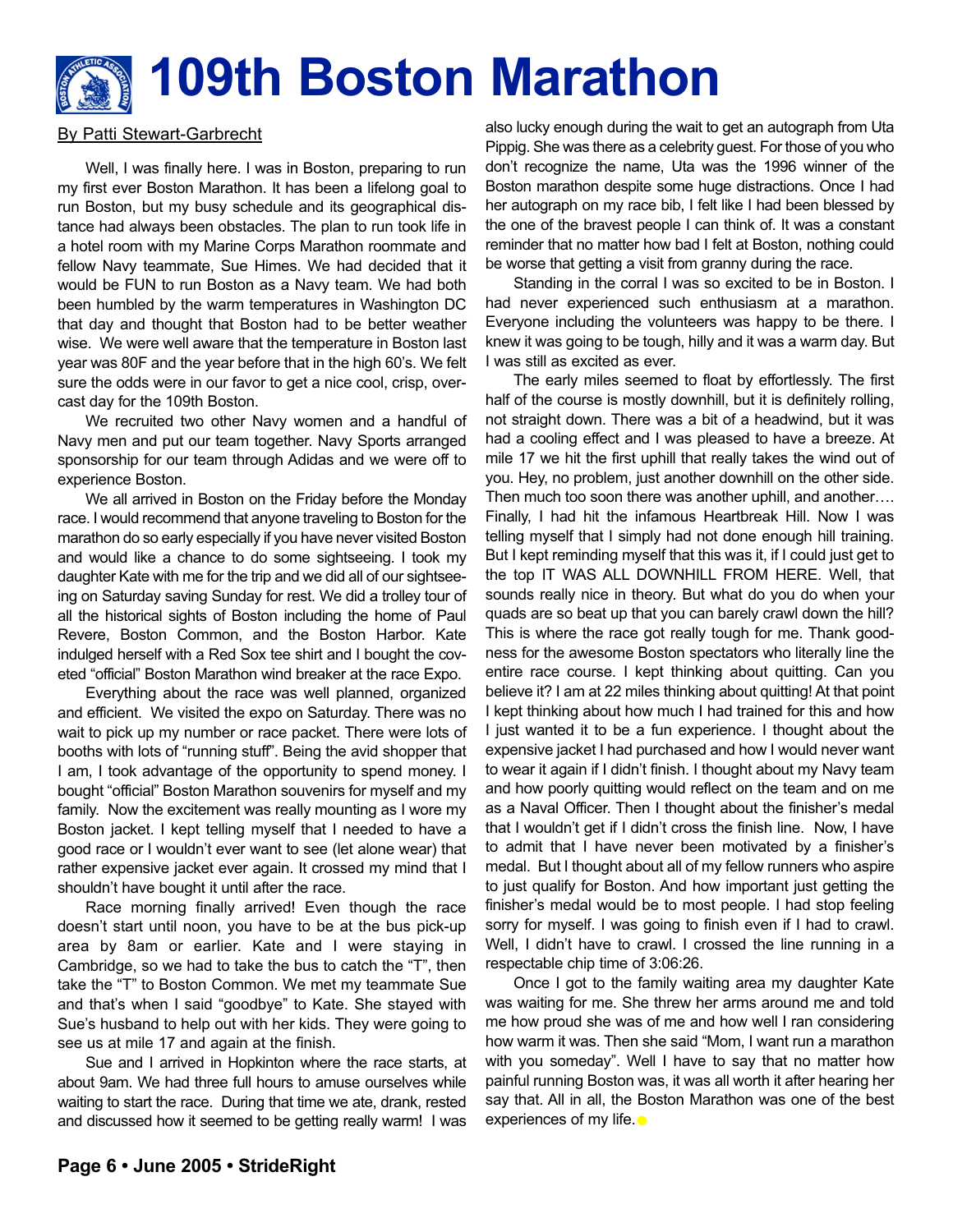# **Don't Win the Lightning Lottery**

#### By Robert Glenn

The summer months are upon us, and the summer in Florida means thunderstorms, and lots of them. Guess what the most dangerous weather phenomena is in the U.S. Hurricanes? Tornadoes? Floods? Nope, lightning beats them all in terms of deaths and injuries per year in the U.S. To narrow it down to Florida, our great state,



we average 8 deaths and 45 injuries a year due to lightning. Doesn't sound all that bad does it?

Anyone out there play the lottery? Good chance to strike it rich right? The odds of winning the Florida Jackpot lottery are 1 in 23 million. The old joke goes that the lottery is a regressive tax on people who are bad at math. The odds of being struck by lightning in the U.S. are 1 in 700,000. Seeing as Florida is the lightning strike capital of the country, your odds of being injured by a lightning strike in Florida are about 1 in 300,000, double that of the U.S. in general. To compare, for everyone out there who has bought a lottery ticket, your odds of being injured by lightning at some point this year (not over your lifetime) are 77 times greater than your odds of winning the lottery.

To refine our argument even further, 85% of the lightning strike victims are men. This is probably because men are out fishing, working on houses, playing golf, and probably too macho or dumb to come inside when a storm comes around. In short, lifestyle and choices affect who gets hit. Your grandma that spends her time playing bingo in the church parlor is probably safe from lightning strikes. Your kids who are out on their bikes every day and may not know enough to go inside a neighbors house are not.

In our running club, the peerless Florida Striders; we fit the high risk profile for lightning strikes. For the most part, we are active, get outside a bunch, and are bull headed about getting our workout in (or maybe not so much in my case, "looks like it is gonna rain, and my knee hurts, and I'm tired, think I'll drink a Coke and play some computer games, giddy up!). You've all seen, we're at track on a Wednesday night, a storm is rolling across the St. Johns and we're still out there doing 800s. Probably not the wisest course of action, but we're runners and we run. Therein lies a problem. Short version, our odds of being hit are probably higher than 1 in 300,000 since that includes all 17 million people in Florida and many people just aren't that much at risk due to their lifestyle, unfortunately that isn't us or our kids.

So, how to protect ourselves, you ask? Well, if you're at work, in your car, or at home, you're good to go. What isn't so easy is when you are at your kid's soccer game and a storm is off in the distance, or when you want to get your afternoon jog in and it is rumbling off over San Marco way. The general rule of thumb is the 30/30 rule. Stated simply, if the time gap between lightning flash and thunder rumble is 30

seconds or less, you should seek shelter and stay in it for at least 30 minutes. That is 30 minutes after the last flash/noise combo of less than 30 seconds. That can be a long time, patience grasshopper. The reasoning is that you need to be 5 miles away from the storm to be reasonably safe (some experts are recommending 6-8 miles now) and since the flash travels at the speed of light (fast) and sound travels at around 700 mph, it works out to 6 seconds of time gap for each mile of distance the observer (you) is from the strike.

Next, what is a safe shelter? The little golf shack at the 5th hole, a roof and not much else; no, that is not. Your car is. Your running shoes are not. The reason most cars are safe is that the metal body of the car directs the force of the lightning around you and to the ground, EASILY jumping the rubber gap your tires create. So, your tennis shoes do not "insulate" you from lightning, since neither do your car tires. A normal home or building is good also.

What if you are caught in the middle of a field? Bad move. Proper prior planning, as they say; but, what if you are and you get the hairs on the back of your neck standing on end and you think this is it. The proper thing is to crouch down and kiss your butt, no actually, it is to crouch down and get into a ball, head down, only your feet on the ground. Laying flat is bad, too much surface area to get smacked plus if it hits nearby it will go through you as it radiates out.

Damage if you get hit? Well, dying is an option. About 1 in 5 victims die. The rest get severe burns, memory loss, and all the kinds of nasty stuff you'd think that 10,000,000 volts would do if it arced through your body. An unusual thing that happens is that many victims have their clothes blown off them, shoes, pants, underwear (hope they were clean), etc. The sweat or rain on your body instantly vaporizes leaving you with all your clothes ruined and naked as the day you were born (sometimes). At least since we're runners and in shape, we'd have a decent looking corpse for the funeral. Well, unless it hit your head. A better bet is to avoid the situation all together. Use the 30/30 rule and obey the thunder conditions on base.

Now, the 30/30 rule may seem too restrictive, I mean 30 minutes after the last flash/boom combo. But when you think about it, that only gives you 5 miles between you and that last strike. When I fly planes for the Navy or my airline, I routinely give storms at least 20 miles at high altitudes and 10 miles once we get low. And in my plane, I (and my passengers) am surrounded by a metal tube which would pretty much protect me from serious harm (the electronics are another matter).

In summary, we are at greater risk here in Florida due to the number of storms we get and the outdoor lifestyles we lead. You may find that playing the lottery has entertainment value (if you're bad at math) but please use some common sense when it comes to the lightning lottery and refuse to play. Complacency kills in many endeavors, here in Florida it kills since we get accustomed to the storms and start to discount the real damage they can do to us.  $\bullet$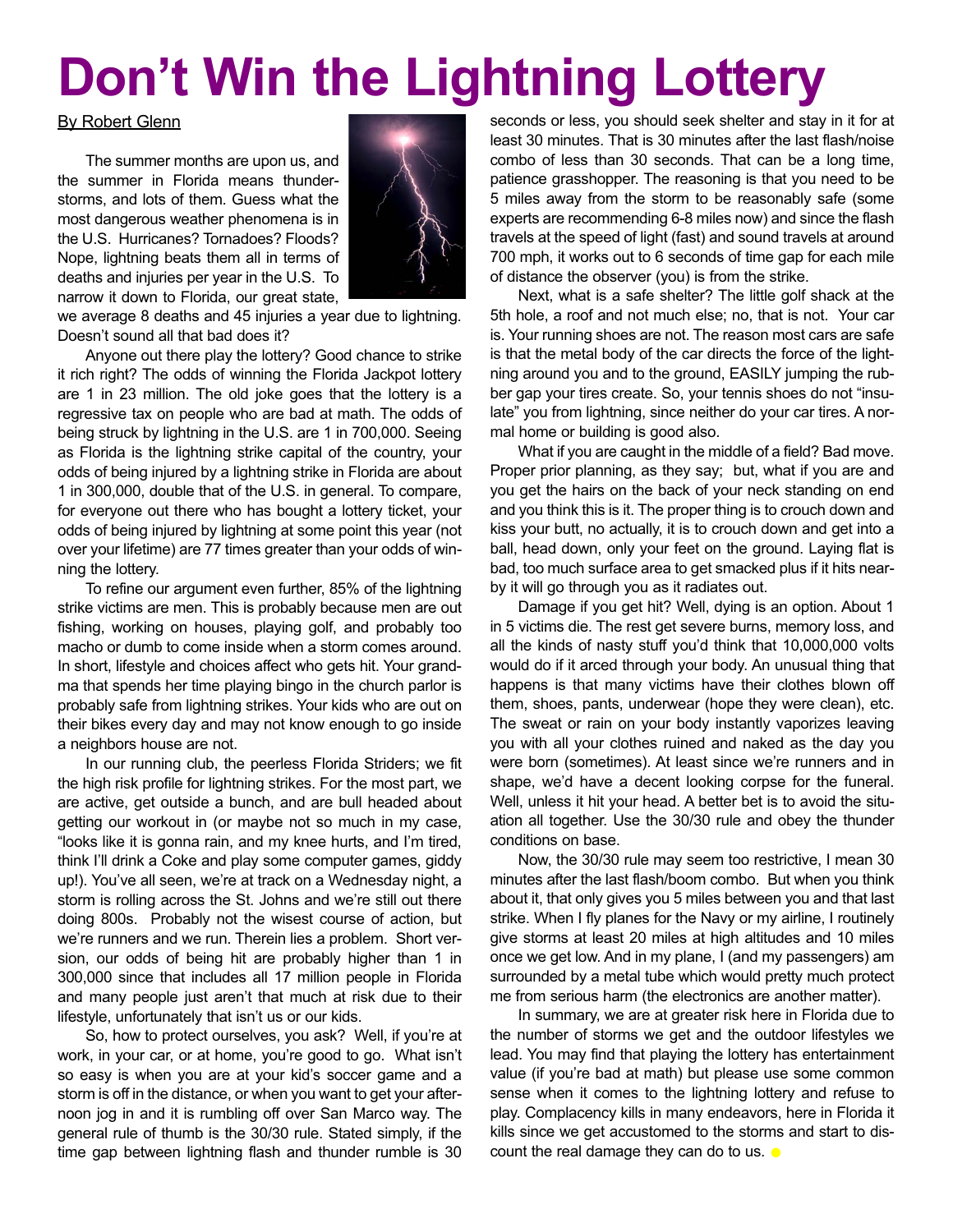Striders at the Races

To get your race results published, email StriderResults  $\bm{\varpi}$ aol.com

#### **CORPORATE CUP 5K** Everett Crum 24:28 1st A/G **Jacksonville Landing April 28, 2005**

| <b>Bill Dunn</b>   |       | 18:15 8th O/A |
|--------------------|-------|---------------|
| Joe Young          | 21:02 |               |
| Lonnie Willoughby  | 21:18 |               |
| John Hirsch        | 21:34 |               |
| Hernando DeSoto    | 21:57 |               |
| Mark Woods         | 22:03 |               |
| Wendy Patterson    | 22:03 |               |
| Tom Zicafoose      | 22:18 |               |
| <b>Randy Pullo</b> | 22:18 |               |
| Kellie Howard      | 22:59 |               |
| Paul Smyth         | 22:59 |               |
| Danny Suber        | 25:12 |               |
| Sue Whitworth      | 25:36 |               |
| Darrel Whitworth   | 25:51 |               |
| Susan Maurer       | 27:25 |               |
| Nancy Pullo        | 32:00 |               |
| Wayne Wolfenbarger | 33:53 |               |
| Raymond Ramos      | 34:20 |               |
| Linda Wolfenbarger | 34:48 |               |
|                    |       |               |

#### **SHRIMP FESTIVAL 5 K Fernandina Beach April 30, 2005**

| Patrick McKeefery     |       | 20:06 1st A/G |
|-----------------------|-------|---------------|
| Del Conner            |       | 21:15 2nd A/G |
| Mary Ann Brown        |       | 21:31 1st A/G |
| <b>Elbert Shubert</b> |       | 23:04 3rd A/G |
| <b>Gordon Simms</b>   | 24:23 |               |

David Stanley 25:08 Freddy Fillingham 29:17 JD Beck 29:41 3rd A/G Nadine Thomas 32:26 Josh Stanley 33:28 Brenda Schwelling 36:38

#### **RUN FOR COVER 5K Duval Courthouse Jacksonville May 7, 2005**

**FIESTA 10K**

Gregory Richards 18:18 2nd O/A Victor Corrales 19:26 1st A/G Bernie Candy 19:49 1st A/G Paul Geiger 20:47 1st A/G Barbara Whitter 25:17 John Gauer 25:22 1st A/G Jd Smith 25:44 Roxanne Slater 28:08 3rd A/G Tom Sullivan 28:46 1st A/G Freddy Fillingham 29:00 2nd A/G Gordon Slater 29:22 2nd A/G Jd Beck 30:37 3rd A/G Joe Connolly 39:09

Female Masters

**Jacksonville May 14, 2005** John Metzgar 15:44 3rd O/A Patrick McKeefery 19:29 1st A/G Nick Jongebloed 21:17 2nd A/G

**CASH 5K**

**RACE RESULTS** 

Kathy Murray 21:21 2nd A/G Bob Kennedy 21:29 2nd A/G Ramon Ramos 22:23 David Stanley 23:02 Dennis Lee 23:52 2nd A/G Barbara Whitter 25:05 3rd A/G John Gauer 25:44 1st A/G Freddy Fillingham 27:46 2nd A/G Jd Beck 27:59 1st A/G Gordon Slater 29:37 2nd A/G Sandra Shines 30:30 Al Saffer 33:22 1st A/G Michelle Ramos 33:57 Ginger Frazier French 35:48 1st A/G Katie Stanley 37:14 2nd A/G Joe Connolly 39:50 2nd A/G Josh Stanley 44:32 Susan Stanley 44:37

#### **GOSPEL & BLUES 5K New Orleans, LA May 15, 2005**

**Pensacola May 7, 2005** Marie Bendy 59:30 1st A/G Ken Bendy 1:04:40 Doug Tillett 22:05 Ken Bendy 27:29 3rd A/G Marie Bendy 28:27 2nd A/G John TenBroeck 35:00

#### **NEW MEMBERS**

Don & Rhonda Biroschik Janice Lott Dorsey "Bryce" Motes Caleb Powell Jenny Schilling Bradley Shepherd Tiffany Sutton

## What's happening

Send us your stories to StrideRightEdit@aol.com by the 15th of the month!

#### **RENEWING MEMBERS**

Richard & Jenny Allen Stephen Beard J.D. Beck Virgil Brenner Virginia & Gordon Butler Victor & Amy Corrales Harry Edwards Claudia French John Gauer James, Annette, Chrystal & Keegan Gray Jack Hayes

Lorri & Benjamin Howard James Kissinger Annalee McPhilomy Barry & Harriet Panensky Chris Parliament Robert Shields Regina Sooey Danny & Jenny Suber Frank & Lillian Sutman/Lawless Philip Trast Sheryl Trevino Sharilyn Womack Kaitlin Yaracs

#### **MULTI-YEAR RENEWING ANNIVERSARIES:**

Warner Millson Tommy & Cathy Dobbs Robert & Ginny Frary Matthew Acheson James & Maria Spellmen Eric & Bernita Bush Bernie Candy John Carson John & Sandra Bowsman Robert & Karin Glenn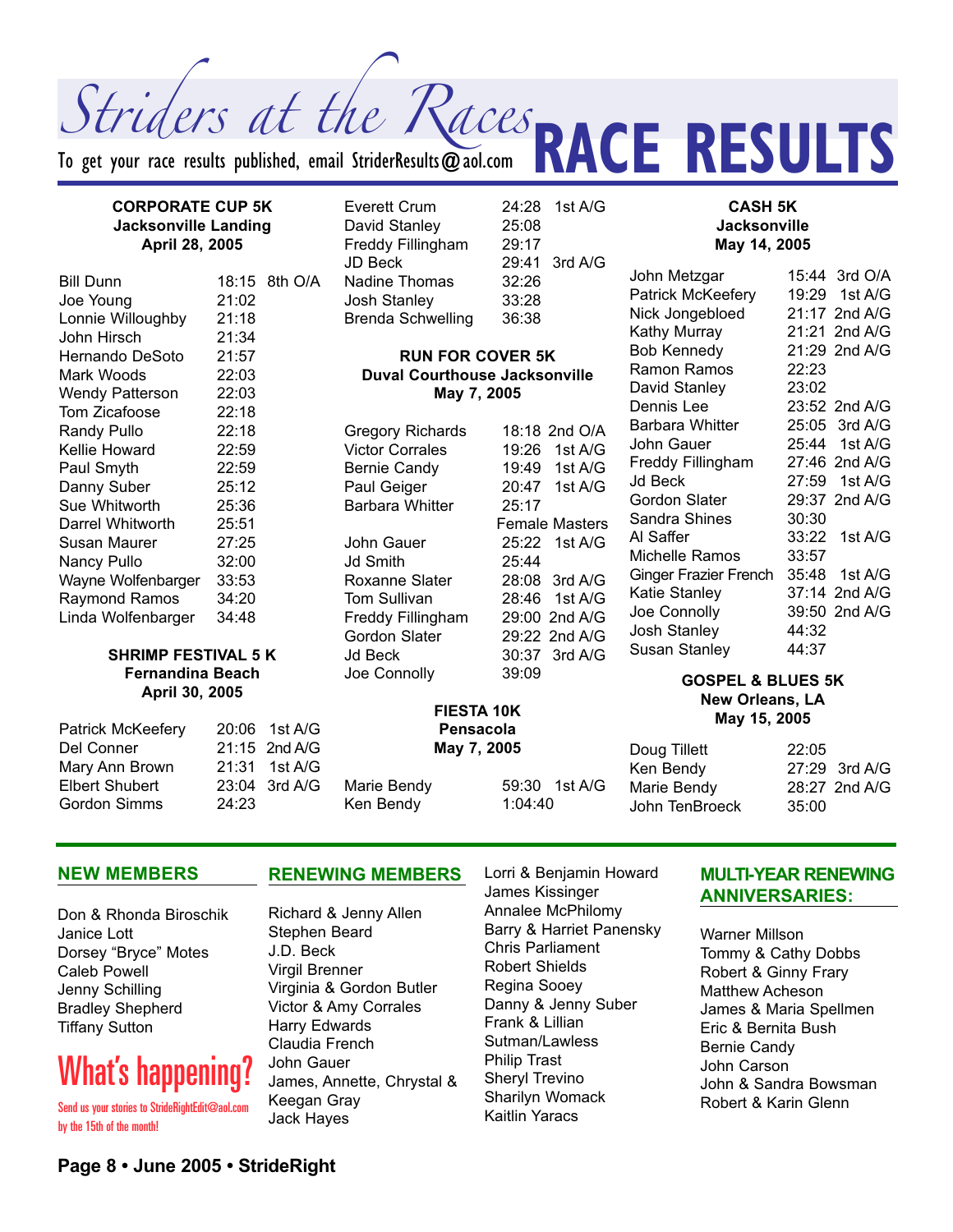## **June Race Calendar**

Published as a service. Accuracy is not guaranteed. If you would like your race listed: Contact Ken Bendy, RRCA State Rep. (N. Florida) (904) 278-2926 or E-mail kbendy@aol.com.

**for a NF list, with web links, see http://members.aol.com/rrcahtml/rrcacal.htm**

| <b>DATE</b>                                                                                                   | <b>EVENT</b>                                                                                                                                                                                                                         | <b>TIME</b>            | <b>LOCATION</b>                                                                                                                                                                                                                                                                                                                                                                                                                                                                                                                                                                                                                                                                                                                                                                                     | <b>CONTACT</b>                                                                                                                             |  |
|---------------------------------------------------------------------------------------------------------------|--------------------------------------------------------------------------------------------------------------------------------------------------------------------------------------------------------------------------------------|------------------------|-----------------------------------------------------------------------------------------------------------------------------------------------------------------------------------------------------------------------------------------------------------------------------------------------------------------------------------------------------------------------------------------------------------------------------------------------------------------------------------------------------------------------------------------------------------------------------------------------------------------------------------------------------------------------------------------------------------------------------------------------------------------------------------------------------|--------------------------------------------------------------------------------------------------------------------------------------------|--|
| <b>May 30</b>                                                                                                 | <b>Memorial Day 5K</b>                                                                                                                                                                                                               | 8:00a.m.               | <b>Spring Park</b><br><b>Green Cove Springs</b>                                                                                                                                                                                                                                                                                                                                                                                                                                                                                                                                                                                                                                                                                                                                                     | (904) 292-1399<br>lawless@bellsouth.net<br><b>Florida Striders Track Club</b>                                                              |  |
| June 3                                                                                                        | <b>JTC Mile Festival</b>                                                                                                                                                                                                             | 7:00 p.m.              | <b>Bolles School</b><br>San Jose Blvd. Jacksonville                                                                                                                                                                                                                                                                                                                                                                                                                                                                                                                                                                                                                                                                                                                                                 | $(904)$ 388-7860<br>ConsultJTB@aol.com<br>Jacksonville Track Club                                                                          |  |
| June 4                                                                                                        | World Golf Village 5K                                                                                                                                                                                                                | 8:00 a.m.              | <b>World Golf Village</b><br>(Near the Caddy Shack)<br>St. Augustine                                                                                                                                                                                                                                                                                                                                                                                                                                                                                                                                                                                                                                                                                                                                | (904) 739-1917<br>1st Place Sports                                                                                                         |  |
| June 11                                                                                                       | <b>Bruster's Ice Cream</b><br>Run for the Pies<br>Championship 5K<br>Open 5K                                                                                                                                                         | 7:30 p.m.<br>8:00 p.m. | Jacksonville Landing                                                                                                                                                                                                                                                                                                                                                                                                                                                                                                                                                                                                                                                                                                                                                                                | (904) 739-1917<br>1st Place Sports                                                                                                         |  |
| June 17                                                                                                       | <b>JTC All Comers Meet</b>                                                                                                                                                                                                           | 7:00 p.m.              | <b>Bolles School</b><br>San Jose Blvd. Jacksonville                                                                                                                                                                                                                                                                                                                                                                                                                                                                                                                                                                                                                                                                                                                                                 | $(904)$ 388-7860<br>ConsultJTB@aol.com<br>Jacksonville Track Club                                                                          |  |
| June 18                                                                                                       | <b>Ravines Run</b><br>Cross Country 4 Mile                                                                                                                                                                                           | 7:30 p.m.              | Ravines Country Club<br>Middleburg                                                                                                                                                                                                                                                                                                                                                                                                                                                                                                                                                                                                                                                                                                                                                                  | (904) 743-3161<br><b>Jacksonville Track Club</b>                                                                                           |  |
| June 26                                                                                                       | <b>Florida Hospital</b><br>Firecracker 5/10 K                                                                                                                                                                                        | 7:00 a.m.              | <b>Band Shell</b><br>Daytona Beach                                                                                                                                                                                                                                                                                                                                                                                                                                                                                                                                                                                                                                                                                                                                                                  | (386) 248-DBTC<br>Daytona Beach Track Club                                                                                                 |  |
| <b>Sep 10</b>                                                                                                 | <b>Autumn Fitness 5K</b>                                                                                                                                                                                                             | 8:00a.m.               | (904) 272-1770<br><b>Orange Park Kennel Club, US</b><br>BobBoydFL@comcast.net<br>17 & Wells Rd, Orange Park<br><b>Florida Striders Track Club</b>                                                                                                                                                                                                                                                                                                                                                                                                                                                                                                                                                                                                                                                   |                                                                                                                                            |  |
| <b>Nov 12</b>                                                                                                 | <b>Hog Jog 5K</b>                                                                                                                                                                                                                    | $9:00$ a.m.            | <b>Ronnie VanZant Park</b><br><b>Sandridge Road</b><br><b>Lake Asbury (Middleburg)</b>                                                                                                                                                                                                                                                                                                                                                                                                                                                                                                                                                                                                                                                                                                              | (904) 728 7759.<br>Stevebruce@comcast.net<br><b>Florida Striders Track Club</b>                                                            |  |
| Please Print<br><b>Application for Membership</b><br>New O<br><b>FLORIDA STRIDERS TRACK CLUB</b><br>Renewal ( |                                                                                                                                                                                                                                      |                        |                                                                                                                                                                                                                                                                                                                                                                                                                                                                                                                                                                                                                                                                                                                                                                                                     |                                                                                                                                            |  |
|                                                                                                               | Phone: Home <b>contract and contract and contract and contract and contract and contract and contract and contract and contract and contract and contract and contract and contract and contract and contract and contract and c</b> |                        |                                                                                                                                                                                                                                                                                                                                                                                                                                                                                                                                                                                                                                                                                                                                                                                                     |                                                                                                                                            |  |
| Date                                                                                                          | E-mail 2008 Cocupation                                                                                                                                                                                                               |                        | Annual Dues:<br>Family \$20<br>Single \$15<br>Junior (under 18) \$10<br>Senior (over 65) \$10<br>I know and understand that running in and/or volunteering to work at FSTC races are potentially hazardous activities. I will not participate in club activities unless I am medically able and/or properly trained to do so. I<br>ty to safely complete a FSTC sponsored race. I assume all risks associated with running and volunteering to work in club races including, but not limited to, slip/trip/falls, contact with other participants, volunteers, or<br>ity, the conditions of the road and traffic on the course, all such risks being known and understood by me. Having read this waiver and knowing these facts and in consideration of your acceptance of my application for memb | <b>Mail Application</b><br>with dues to:<br><b>Florida Striders</b><br>O<br>11058 Percheron Drive<br>O<br>Jacksonville, FL 32257<br>O<br>Ω |  |
|                                                                                                               | ities may arise out of negligence or carelessness on the part of persons named on this waiver.                                                                                                                                       |                        | waive, release, and agree to hold harmless the Road Runners Club of America, the Florida Striders Track Club and all sponsors, their representatives and successors from all claims or liabilities of any kind arising out of                                                                                                                                                                                                                                                                                                                                                                                                                                                                                                                                                                       |                                                                                                                                            |  |

**RUNNER'S QUIZ Answers:** 1. Deena Drossin 2. World Cross Country 3. Lanier Drew in 1984 4. Patt Sher, Lanier Drew, and Adrian Lilburn 5. Norm "Norma" Wyner - Questions on page 4, in case you missed them!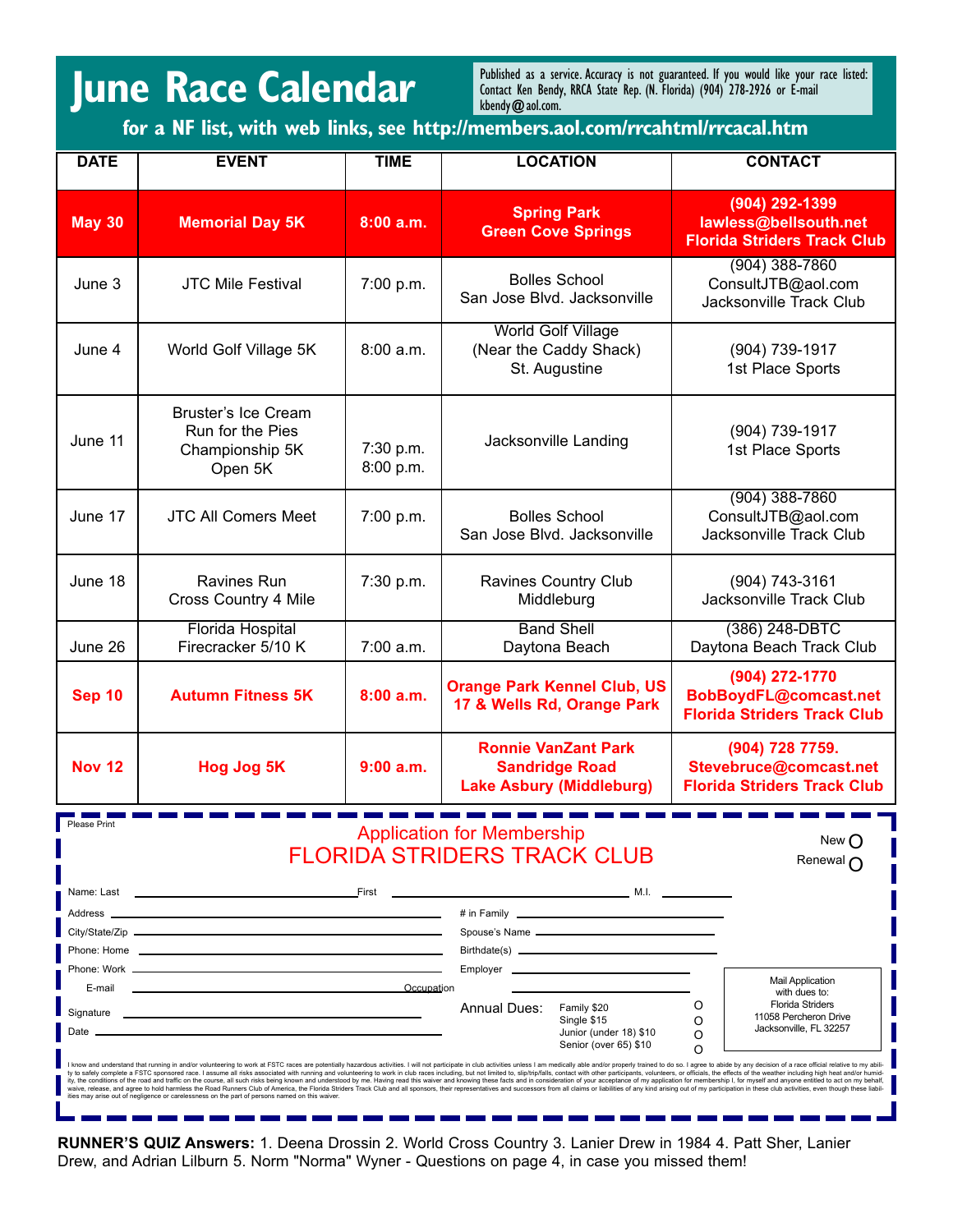#### **LONDON MARATHON**

#### Continued from page 1

service was slow. Our poor waitress was in charge of serving the whole upstairs, while also bussing and cleaning and setting up all the tables. We found this to be typical in London - they just do not employ many service people, but the ones they do are really hard workers.

Race day dawned sunny and bright. We hopped on the Marathon Tours charter bus in front of our Thistle Victoria hotel. The bus took us to Greenwich Park, about 26.2 miles from town (how convenient!). The race started at 9:45 AM - it was about 55-60 degrees. There were TV cameras, balloons, and a festive atmosphere at the staging area with 3 separate starts. We saw many people dressed up like animals (save the Rhino!) and in silly costumes. The race instructions even called for people dressed up like silly animals to enter the race staging area in the rear. The day before started out sunny, but turned cloudy and cold. Expecting more of the same, I wore a long sleeve shirt. Matt and Frank had on their Strider singlets, and as it turned out, I should have also. The course is mostly a point-to-point, running thru the pretty town of Greenwich, past the Cutty Sark sailing ship, over the Tower of London bridge, past Big Ben and Parliament, and finishing in front of Buckingham Palace. Matt (suffering from a bad back and sore hip) stopped at a port-a-let (another race instruction - do not wee in peoples' gardens), and remarkably caught back up to us. Frank did the same later on and found us also. We all ran the first 12 miles together. Frank's ITB sprain as feeling better, or he couldn't stand the company anymore, so, like Gumby, he bounded off ahead. Our planned 9:00 minute mile pace turned into under-9's with Frank, but after he left, Matt and I slowed to a more comfortable 9-plus pace.

Jeremy Smith, who had run this race before, advised me to bring along a camera. I took 27 pictures of silly animals, two Elvises, fairies, superheros, a hairy-legged Wonder Woman, and even a guy in a home-made taxi cab. My film ran out before the 10K mark. Unfortunately, most of the pictures didn't turn out too well. Matt and I ran together thru 18, then he had to back off due to his bad back. I felt good up until 20, then my normal fatigue set in and I began searching for the next mile markers. For those interested in split times, we averaged a little under 9's early on, hitting the half in 1:56. In miles 14-20, we averaged about 9:20. I was in high spirits when I clocked 8:45 in mile 22, but then soon realized that it was the 35K split clock. It really took me 9:31 to run mile 22. The last few miles went from 9:30 to a little over 10. Seeing I was close to breaking 4 hours, I tried to pick up the pace a little around 25, but felt my left calf starting to cramp, followed by my right calf, so I had to hobble in at 4:00:51, just missing my 4 hour. goal. Frank ran 3:48 on just 1 6-mile training run due to his bad ITB. Matt came in at 4:24, happy to even finish because his bad back.

Billed as the world's largest marathon, the race had 35,000+ finishers! Paula Radcliff and one of the Kenyans were the winners, but we never saw either of them. It was a very well organized race. I was happy to see splits at every

mile, not kilometer, and at every 5K interval. They served water at every mile in 8 oz. plastic bottles which were soon littered all over the streets. The bottles were a little cumbersome, but you were able to get in more fluid than in a sloshy cup. At 3 stops they served something called Lucozade, which is similar to Gatorade but sweeter. It came in 12 oz. containers like Sip Ups, but with little built-in spouts. As subsequent runners stepped on them, these discarded, half-full containers became great squirt bottles and made the streets feel very sticky. It was unbelievable, but this slowed my pace by exactly 52 seconds.

That night after receiving directions from the concierge, Lil became our pub-crawl line-leader. We had to walk off some soreness and, of course, replenish those body fluids with a British pint from multiple pubs, as we told all of our marathon stories/lies, laughing and joking and having a good ole time. It was not long before we started talking of our next marathon - Paris has one the week before London - hmmm, something to consider for next year?

P.S. The title of this story was overheard by my wife, Anne, while she was looking for me at the end of the race. A nearby British woman and her friend were looking for someone in the race, and one asked the other: "Is he sporting a cap"?  $\bullet$ 

## **Scholarship Winners**

The Florida Stiders Track Club announced the winners of two scholarship awards: **Ryan Hallett**, **FSTC Mike Shad \$1000 Scholarship** and **Molly Flynn**, **FSTC Sun Tire \$1000 Scholarship**.

**Ryan Alexander Ellis Hallett** has been an integral part of Ridgeview High School. Graduating 8th in a class of 345, Ryan has upheld a weighted GPA of 4.8, and received the honor of Summa Cum Laude. In addition to this, Ryan has recently completed the



Ridgeview High School International Baccalaureate program, a program recognized with the highest integrity in more than 119 countries around the world. In his senior year, Ryan was part National Honor Society, Mu Alpha Theta, and Future Business Leaders of America. He also held the position of Treasurer in the Antonio Gaudi chapter of the Spanish National Honor Society and received the senior of the year award from the chapter sponsor. Also in his senior year, Ryan won 3rd place at the state level FBLA competition for entrepreneurship.

In the field of athletics, Ryan has been a member of the Cross Country and Track and Field Teams for 3 years. He was named captain of both teams during his senior year and received the award for being a scholar athlete at graduation. During his involvement with these teams over the years, Ryan has set numerous personal records in 5K's, 300m hurdles and the pole vault. In fact, he has been the Clay County pole vault champion for the past 3 years. He hopes to continue running next year at the University of Florida.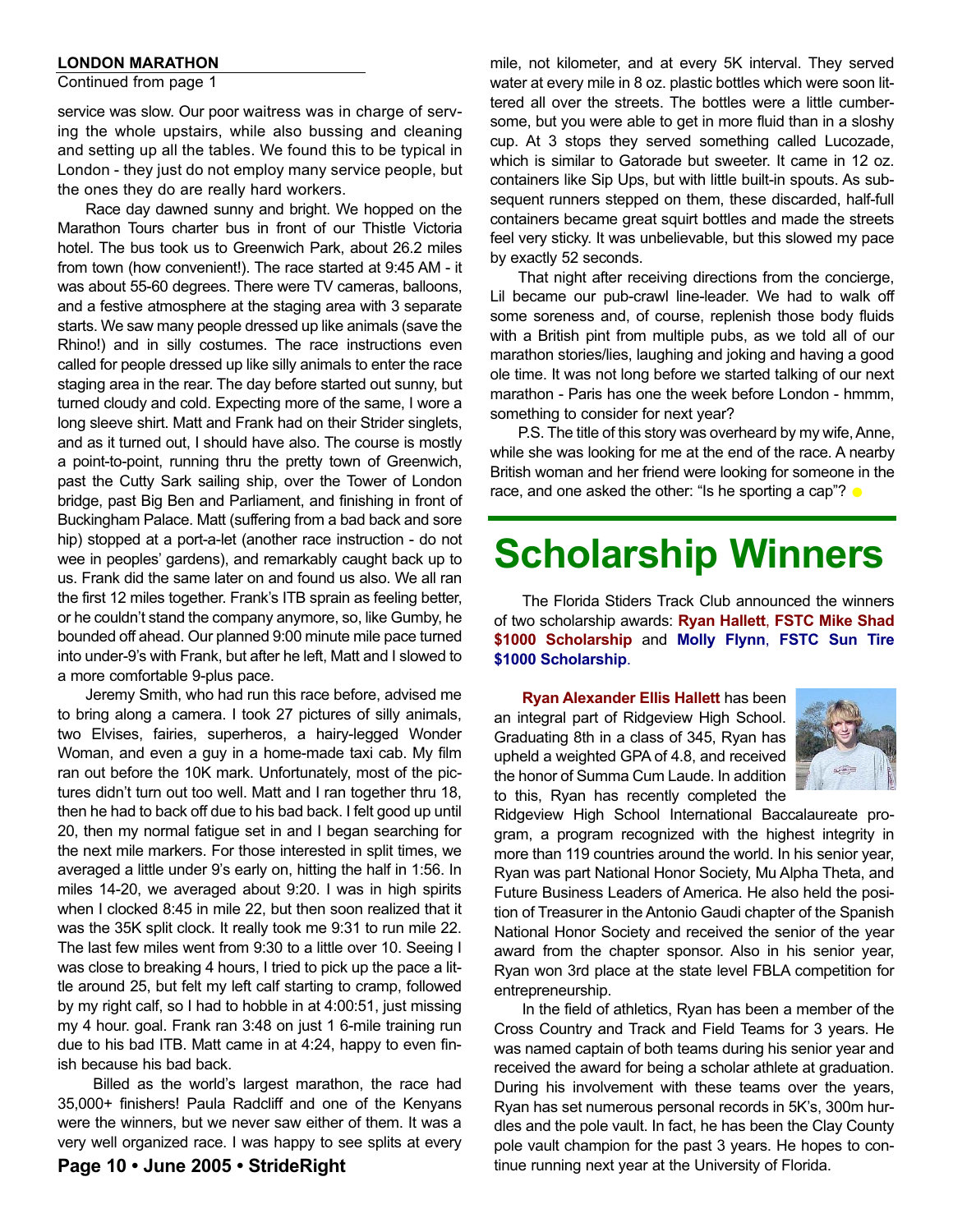# **MILE MARKER MUSINGS By Robert Glenn**



Allow me to start by correcting an oversight from last issue. I missed one of our intrepid Striders that traveled to London for the marathon last month. **Augie Leone** completed the 26.2 in 4:44:15. Nice running Augie! Due to a deadline issue, we are doing the StrideRight a little early this month, we'll

**Molly Flynn** is a senior at Fleming Island High School in Orange Park where she participate in activities such as BETA club, National Honor Society, and, one of her most influential experiences, the Varsity Cross-Country team. During Molly's 6 year cross-



country career, she has learned the value of patience and persistence through training and racing with her teams. One of her most rewarding experiences (at 14 years old) was running in the Jacksonville Marathon and though she has faced many challenges in my life thus far, nothing has compared to running a marathon Thanks to her coach, Jay Birmingham, not only did Molly complete the marathon but she won first in the age group—solidifying her love for the sport.

catch any results we missed because of that next month.

First up is the **Corporate Cup 5K** which was at the Landing downtown on the 28th of April. Our fleetest Strider was **Bill Dunn** with an 18:15 which earned him 8th overall (darn good for such a big race). Our swiftest female Strider was **Wendy Patterson** with a 22:03. Unfortunately no age groups since it is primarily a team thing, rest of the results **(Continued on next page**

This summer, Molly will be attending the University of Florida pursuing a career in Pharmacy. Molly writes "Thanks to the Florida Striders' generous contribution, my dreams of becoming a successful Pharmacist are closer than ever. Winning the Strider's Scholarship means a lot to me as a student but even more to me as an athlete. To paraphrase Forest Gump, I always knew I loved to run but I never thought it would take me anywhere! Thank you to the Scholarship Committee and the Florida Striders!"

A special thanks to the Scholarship Committee, Sun Tire and Mike Shad for their long term sponsorship, and the efforts of the entire club that makes this possible. Congratulations to both well-deserved athletes!

|                 |             |                          | <b>GROUP TRAINING RUNS</b>                         |                                                           |
|-----------------|-------------|--------------------------|----------------------------------------------------|-----------------------------------------------------------|
| <b>DAY</b>      | <b>TIME</b> | <b>DISTANCE</b>          | <b>JACKSONVILLE AREA</b>                           | <b>CONTACT</b>                                            |
| Saturdav        |             |                          | 6:30 AM 5 to 10 Mi. Various Jacksonville Beach, S. | Jakson Badenhoop (904) 285-1552                           |
|                 |             | pace groups              | <b>Parking Lot, Sawgrass</b>                       | Director@PerformanceMultiSports.com                       |
| <b>Sunday</b>   | 6:30 AM     |                          | 6 to 20 Mi. Various Orange Park Sun Tire           | Bob Boyd (904) 272-1770                                   |
|                 |             | pace groups              | <b>Blanding Blvd.</b>                              | BobBoydFL@Comcast.net                                     |
| <b>Sunday</b>   | 10:00       | 3-8 Mi. Trail Run        | <b>Ponte Vedra Guana State</b>                     | Craig O'Neal (904) 285-9097 autofinance-                  |
|                 | <b>AM</b>   |                          | Park                                               | man@yahoo.com                                             |
| <b>Monday</b>   | 5:30 PM     | 6 Mi. Downtown           | Jacksonville Charthouse                            | Karin or Rob Glenn (904) 886-4095                         |
|                 |             | <b>Bridges</b>           | Rest. parking lot                                  |                                                           |
| <b>Tuesday</b>  | 6:30 PM     | 5.5 MI. River Road       | <b>Orange Park, 1st Place</b>                      | John Metzgar (904) 264-3767 work or                       |
| <b>NEW!</b>     |             | Area, Various paces      | Sports, 550-7 Wells Rd                             | (904) 215-9440                                            |
| Weds.           | 6:30 PM     | <b>Interval Training</b> | <b>Orange Park, St. Johns</b>                      | John Metzgar(904) 264-3767 work or Bob                    |
| <b>NEW!</b>     |             |                          | Country Day Track-park @                           | Boyd (904) 272-1770,                                      |
|                 |             |                          | Lakeside Elem. on Moody                            | BobBoydFL@Comcast.net                                     |
| Weds.           | 5:30 PM     | <b>Interval Training</b> | Jacksonville Bolles School Bob Carr (904)743-3325  |                                                           |
|                 |             |                          | San Marco Blvd.                                    |                                                           |
| Weds.           | 6:00 PM     | 6.5 Mi. Easy pace        | <b>Jacksonville Boone Park</b>                     | <b>Bernie Gross (904) 272-5995</b>                        |
|                 |             |                          | <b>Riverside</b>                                   | berniegross@juno.com                                      |
| <b>Thursday</b> |             |                          | 6:30 PM 4-7 Mi./Varied pace San Marco/Largo Park   | Doug Tillett (904) 728-3711                               |
|                 |             |                          | <b>Corner of Naldo and Largo</b>                   |                                                           |
| Tue/Thur        | $6:20$ PM   | <b>Varied distances</b>  |                                                    | Jacksonville Beach, South Jakson Badenhoop (904) 285-1552 |
|                 |             |                          | <b>Parking Lot of Sawgrass</b>                     | Director@PerformanceMultiSports.com.                      |
|                 |             |                          | <b>Village Shopping Center</b>                     | Call/email to confirm last minute changes                 |